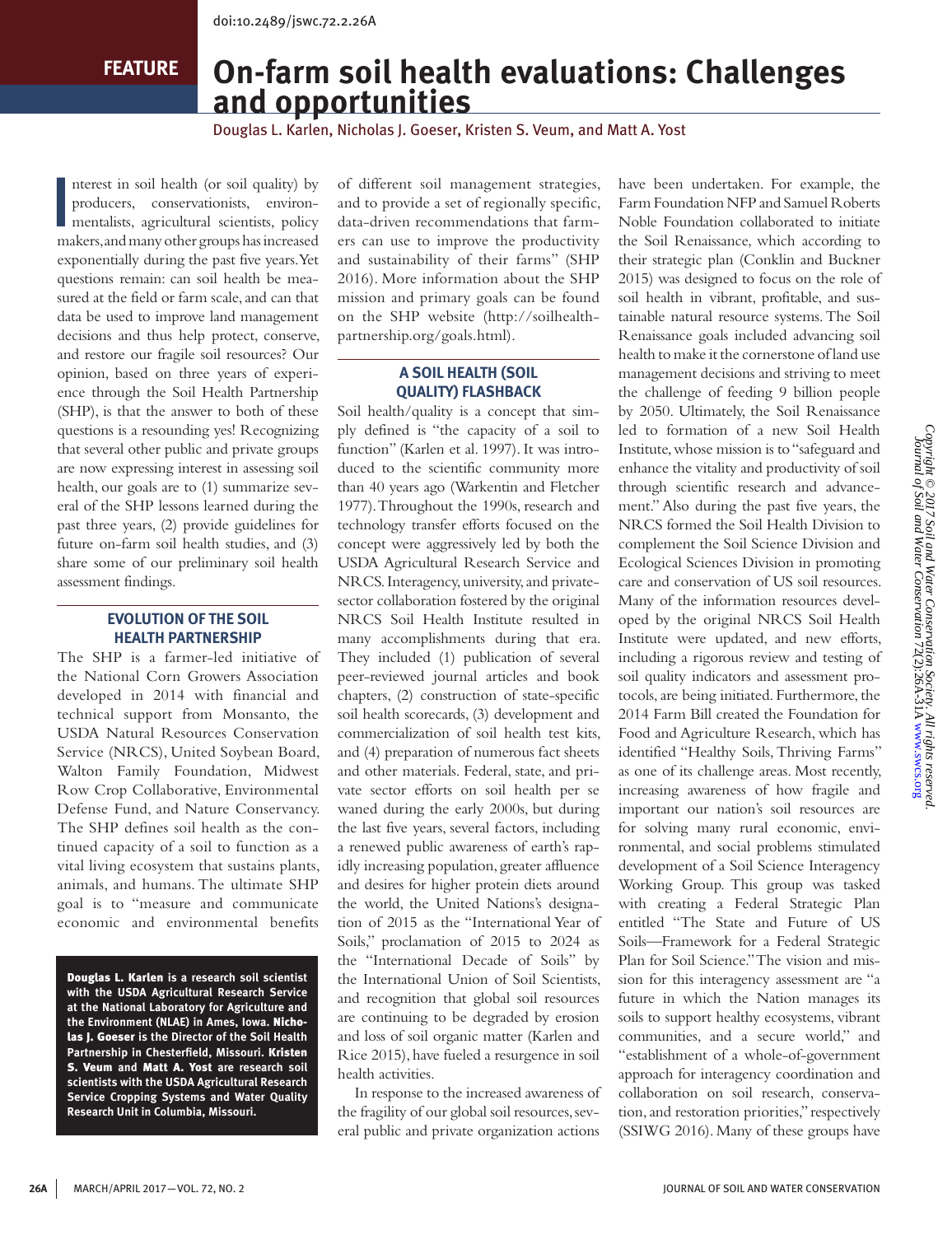identified conducting national soil health assessments as important initial activities, but to date, none have developed an infrastructure to carry out such assessments.

Recognizing that awareness of the challenges encountered in developing regional soil health assessments for the SHP could be useful for leaders of the Soil Health Institute, NRCS Divisions, Foundation for Food and Agriculture Research, and Soil Science Interagency Working Group, as well as numerous nongovernment organization, private sector, and state soil health coordinators, our objective for this report is to share some of the key lessons learned during the first three years of SHP activities.

#### **LESSONS LEARNED THROUGH THE SOIL HEALTH PARTNERSHIP**

During the first three years, the SHP has developed an on-farm research and demonstration network involving 65 farms and four community colleges in Illinois, Indiana, Iowa, Minnesota, Missouri, Nebraska, Ohio, North Dakota, and Wisconsin. Guided by a science advisory council (SAC), the SHP has garnered sufficient financial support to plan for at least a 10-year study period; identified critical, farmer-based questions that need to be answered regarding the concept of soil health/quality; developed appropriate on-farm experimental designs; organized economic, soil health indicator, and integration teams; and developed a technical support staff that can assist producers with designing, sampling, and interpreting the research results for their individual farming operations.

Several lessons have already been learned through the SHP initiative. First and foremost, on-farm research will neither be inexpensive nor will it be as precise and controlled as most research scientists would like. On-farm studies are always vulnerable to the necessary adaptation and vagaries of production agriculture. Not only will whatever can go wrong go wrong (e.g., weather disasters, unexpected herbicide problems, inaccurate fertilizer and lime applications, unintended cattle grazing, etc.), but there is also a high probability that the cooperating producer will be forced to make management changes with little or no time for

discussion with researchers to determine how the change will impact the experiment. On-farm research can also be costly because in addition to providing sample collection, analysis, and interpretation by technically trained individuals, most effective studies will also require a stipend and compensation should the experimental treatments substantially reduce crop yields when compared to the producer's current management practices or to compensate for time commitments to the research program. It is also important to recognize that producers are going to be most interested in economics and the operational requirements (i.e., cost) associated with the treatments, and as a result, they are often going to want to make annual or even more frequent modifications to the experimental design to accommodate the numerous factors they are managing.

A second important lesson is that an on-farm research network such as that being developed by the SHP will require a dedicated, multiperson infrastructure. This will include field managers who serve as "front line" contacts with the farmers participating in the project. An operations and/or data manager will also be needed to serve as a conduit between the field managers, SAC, and those persons who are directing and funding the research. Financial and human resources dedicated to projects such as the SHP must be sufficient to support at least one field manager for every 15 farm locations. Field managers are essential liaisons to the producers who are doing their best to integrate a research project into their already complex and time-consuming farm management operations. Tasks that field managers will be called upon to handle include (1) helping producers identify appropriate field sites; (2) laying out replicated treatment strips that meet both the statistical design and production requirements associated with the treatments; (3) coordinating soil, plant, yield, and other sampling events; (4) ensuring that samples are submitted for analysis in a timely manner and tracked; (5) interpreting the analytical results to the producers and providing them with rapid feedback regarding the implications; (6) ensuring management practice (i.e., metadata) information is collected, recorded, and submitted to the analytical teams in a timely manner; (7) working (where appropriate) with the cooperating farmer's agronomist to relay research findings and solicit feedback; (8) managing collaborative and other political networks within their assigned territories, and (9) coordinating producer field days and other farmer engagement events (figure 1).

## Figure 1

Producer field days, especially those with soil pits, have proven an effective way for the Soil Health Partnership to increase awareness of soil health indicators and effects of improved management practices.

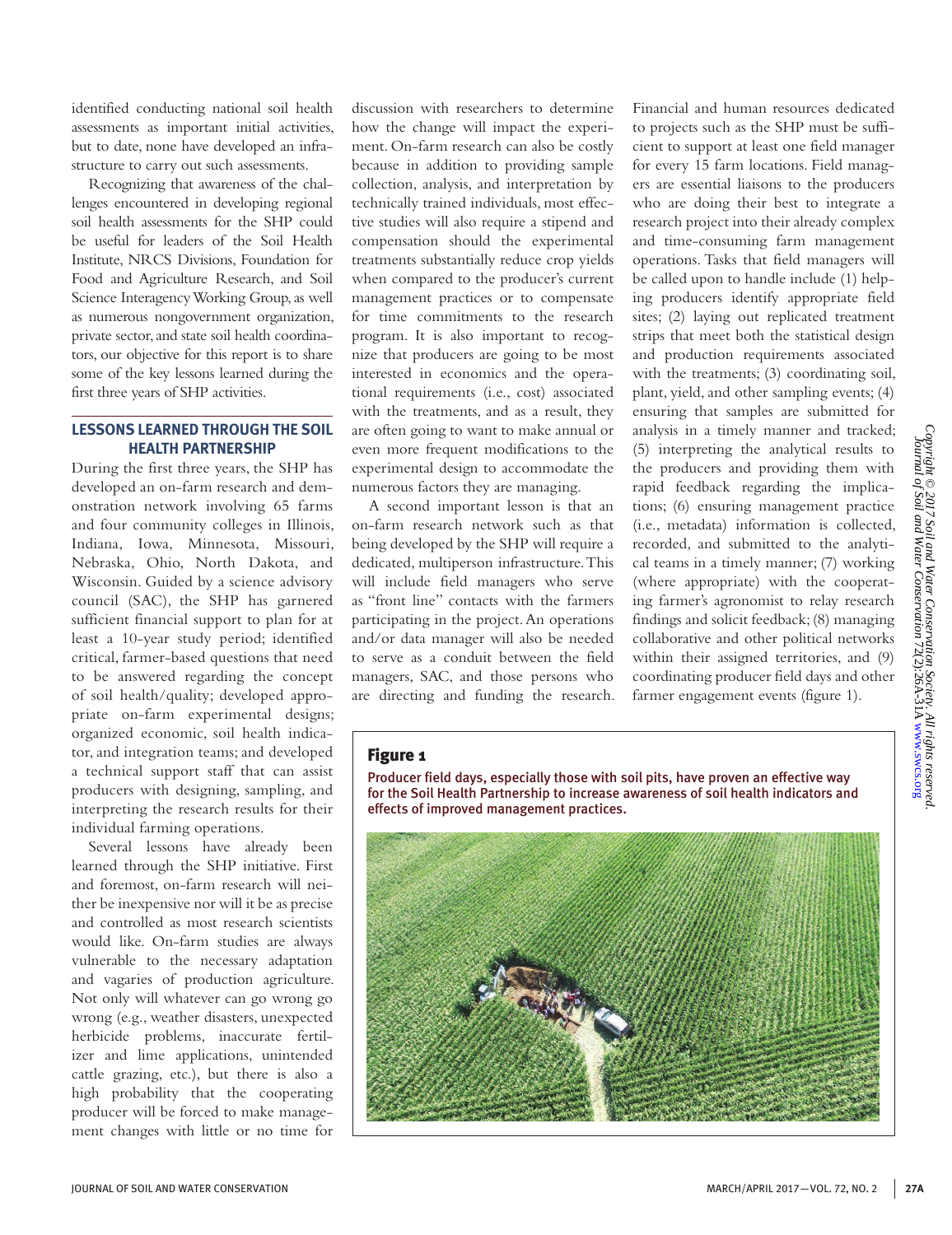A third lesson is that having a diverse SAC is crucial to ensure scientific rigor and valid experimental questions are being answered. Inevitably, producers will want to "test" several different factors (e.g., reduced tillage, advanced nutrient management, cover crops, soil type, etc.) and may even be willing to commit several adjacent fields to the study. The SAC can help project leaders, field managers, and producers develop a balance that results in scientifically comparable data without limiting the creativity and innovation upon which collaboration is often built. A well-qualified SAC can provide (1) guidance with regard to appropriate soil health indicator selection; (2) valid experimental designs and treatments that can be effectively implemented and compared at the field and/or farm scale; and (3) unbiased statistical and/or economic analysis of the data. A well-respected science advisory team also lends credibility to the overall project and can be influential in sustaining current funding sources and attracting new ones to sustain the treatment comparisons needed to quantify long-term soil management effects.

A fourth important lesson, especially for those investing in on-farm research, is that the implementation phase, for multistate projects in particular, will be much slower than expected. This is especially true for new projects that require recruitment of an operations manager, field managers, and producers, as well as selection of sites, development and implementation of appropriate experimental designs, collection of baseline samples, establishment of analytical services, data management, and other logistical steps. In the first year of this project, only 60% of sites collected and submitted data. In contrast, with more complete planning and a project support staff in place, 94% to 98% of all sites submitted data in the second and third years.

The final lesson was that multistate, on-farm projects must have a well-developed, efficient, and effective communication infrastructure. Questions must be responded to quickly, and answers must flow efficiently among producers, field managers, project leaders, technical advisors, and funding sources. Due to the participatory nature of on-farm research, the project infrastructure, including data collection, storage, processing, and interpretation across sites should be incorporated into the overall project plan and understood by all parties. Also, to facilitate project outreach and communication among participants as well as the public, the initial SHP experience has confirmed the importance of developing a communication strategy that includes multiple types of information sources (i.e., videos, pictures, tweets, and other forms of social media) that utilize a variety of effective platforms and are specifically targeted and delivered to different audiences in a timely manner. It is also important to track effectiveness of the outreach using media metrics such as earned media impressions and the number of website sessions.

#### **SO, CAN SOIL HEALTH BE MEASURED AT THE FIELD SCALE?**

Three years after initiation of the SHP, we remain confident that soil health can be measured at the field scale and that the results can be used to further improve soil management decisions. Although several cooperators wanted to compare more complex soil health treatments, the SAC strongly urged project managers to simply focus SHP studies on cover crop effects at each participating site, with limited options to collect pilot data to address nutrient management, tillage, and other potential research hypotheses. Even with the limitation on cover crops, many different plant species were selected by the producers. Most focused on small grains (e.g., oat [*Avena sativa*] or rye [*Secale cereal*]), but tillage radish (*Raphanus sativus;* figure 2) and an occasional legume (e.g., hairy vetch [*Vicia villosa* ssp]) were also grown alone or in various mixtures. The SHP is not unique in its focus on cover crops, since many other multistate research collaborations, such as the Midwest Cover Crops Council (http://mccc.msu.edu/), have documented positive effects of several cover crop species on soil health indicators. What is unique about the SHP is that it is a farmer-driven, on-farm initiative. Therefore, collection of SHP data is providing an opportunity to quantify on working farms many soil health benefits that have been attributed to cover crops. These include but are not limited to

## Figure 2

A Soil Health Partnership farmer cooperator showcasing his radish cover crop.



(1) penetration of roots between soil aggregates and peds that can disrupt compacted areas and gradually improve soil structure; (2) provision of root exudates and other carbon (C) sources that can serve as food for earthworms and other soil macro- and microfauna; (3) reduction in intensity and frequency of tillage in order to accommodate planting and growing cover crops systems; (4) decreased soil loss through wind and water erosion by keeping the ground covered for longer periods of time; and (5) capture of nutrients thus preventing their loss through runoff and/or leaching.

For several logistical reasons, including ongoing but limited submission of metadata, only preliminary assessments and summaries can be made at this time. However, the initial results indicate that the Soil Management Assessment Framework (SMAF) developed by Andrews et al. (2004) and the Comprehensive Assessment of Soil Health (CASH) that evolved from the SMAF (Fine et al. 2017) will be useful for helping producers quantify the soil health effects of growing cover crops and reducing tillage intensity at the field scale. Fortunately, both frameworks have been incorporated into the SHP assessment protocol and both frameworks function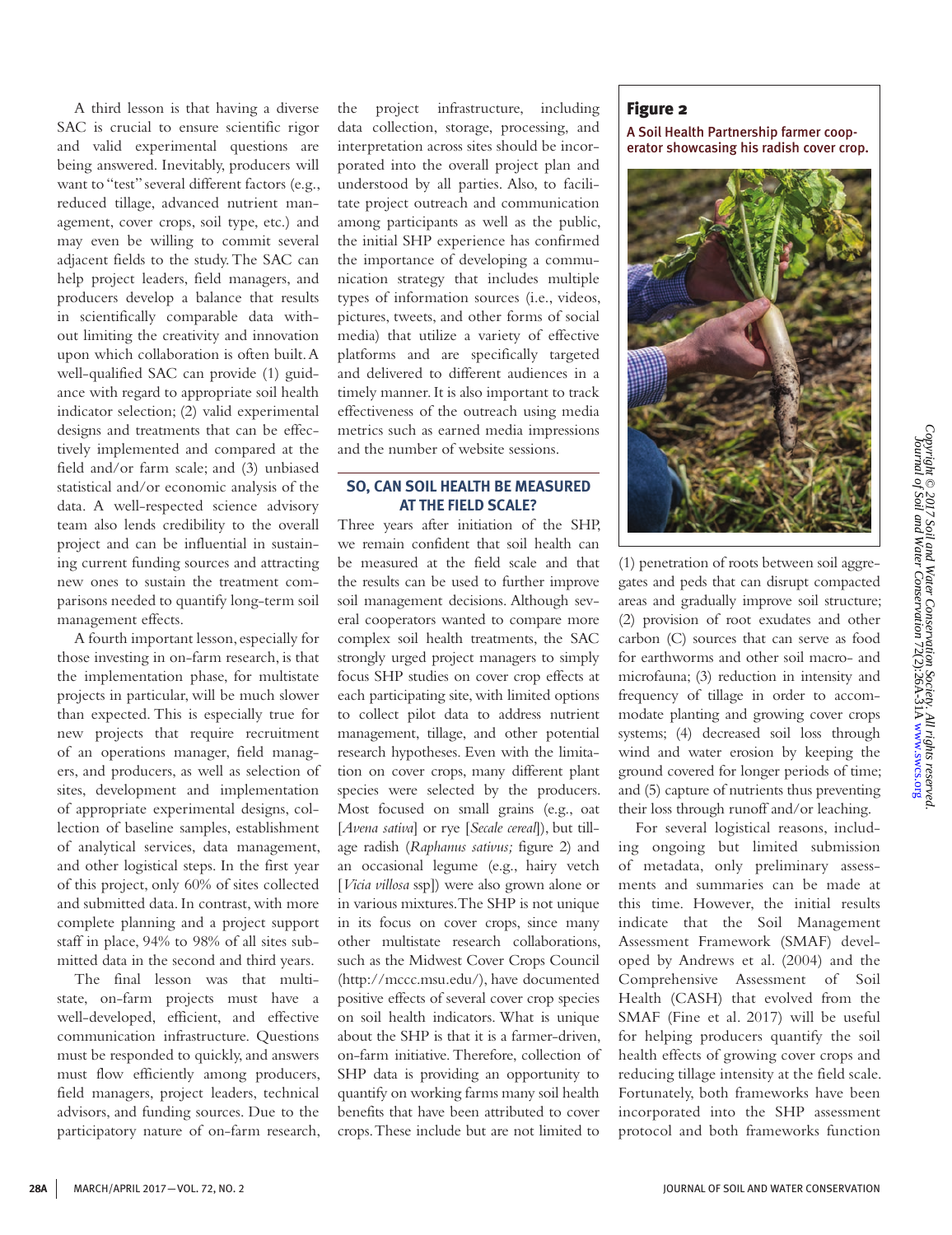by transforming laboratory-measured chemical, physical, and biological data into ratings that are adjusted based on site-specific information including inherent soil characteristics.

We are confident in this soil health assessment approach because CASH has been used by the Cornell University Soil Health Lab as a commercial-scale, userfriendly soil health test (Fine et al. 2017) and the SMAF has been used to quantify impacts of several soil management experiments in the United States (Karlen et al. 2011, 2015; Veum et al. 2014, 2015) and for tillage or land use change evaluations in other countries (Imaz et al. 2010; Cherubin et al. 2016). Those studies have shown that trends in soil health are linked to management at a broad level (e.g., perennial versus annual cropping systems), and that soil health within these agroecosystem types is further dictated by practices such as biomass removal, soil disturbance, and crop rotation/diversity (figure 3).

For this initial SHP analysis, the SMAF assessment utilized soil organic C (converted from organic matter), wet aggregate stability, phosphorus (P), potassium (K), and water pH measurement data. The CASH analysis included organic matter, active C, available water capacity, wet aggregate stability, soil respiration, soil protein, P, K, water pH, and minor elements. Both assessment frameworks calculate ratings for individual indicators that are integrated into a nonweighted average or "overall" score. The SMAF indicator ratings can also be grouped into biological, physical, or chemical categories to explore how a specific soil is functioning relative to its inherent potential (Andrews et al. 2004).

Among the most notable findings in the preliminary SHP analysis was the overarching influence of inherent soil properties on keystone soil health indicators, such as organic matter, where a clear trend with respect to particle size distribution (i.e., soil texture) was evident (figure 4). Similar trends were observed with several other soil health indicators, providing a strong reminder that accounting for site-specific characteristics, and soil texture in particular, is crucial for a meaningful soil health assessment. It is known that clay content and clay mineralogy are controlling fac-

#### Figure 3

Continuum of soil health based on Veum et al. (2014, 2015). CRP is Conservation Reserve Program.



## Figure 4

Measured relationships between soil texture category (*n* = 645) and mean soil organic matter content (with standard error of the mean bars) within the 0 to 15 cm layer of Soil Health Partnership sites from seven different states.



tors in numerous soil physical, chemical, and biological attributes of soil, such as cation exchange capacity, soil aggregation, and retention of organic matter. The developers of both indices understood the importance of inherent soil characteristics in soil health assessment—for example, an Ultisol does not have the same potential as a Mollisol to retain organic matter—and SMAF rating curves were developed to account for these differences up front. The SHP data analysis confirms and illustrates this concept very well by representing a wide range of soils from across nine Midwestern states.

Broad relationships among soil health indicators and other soil properties were also explored. Moderate to strong positive relationships with clay content were found for organic matter  $(R^2 = 0.56)$ , K  $(R^2)$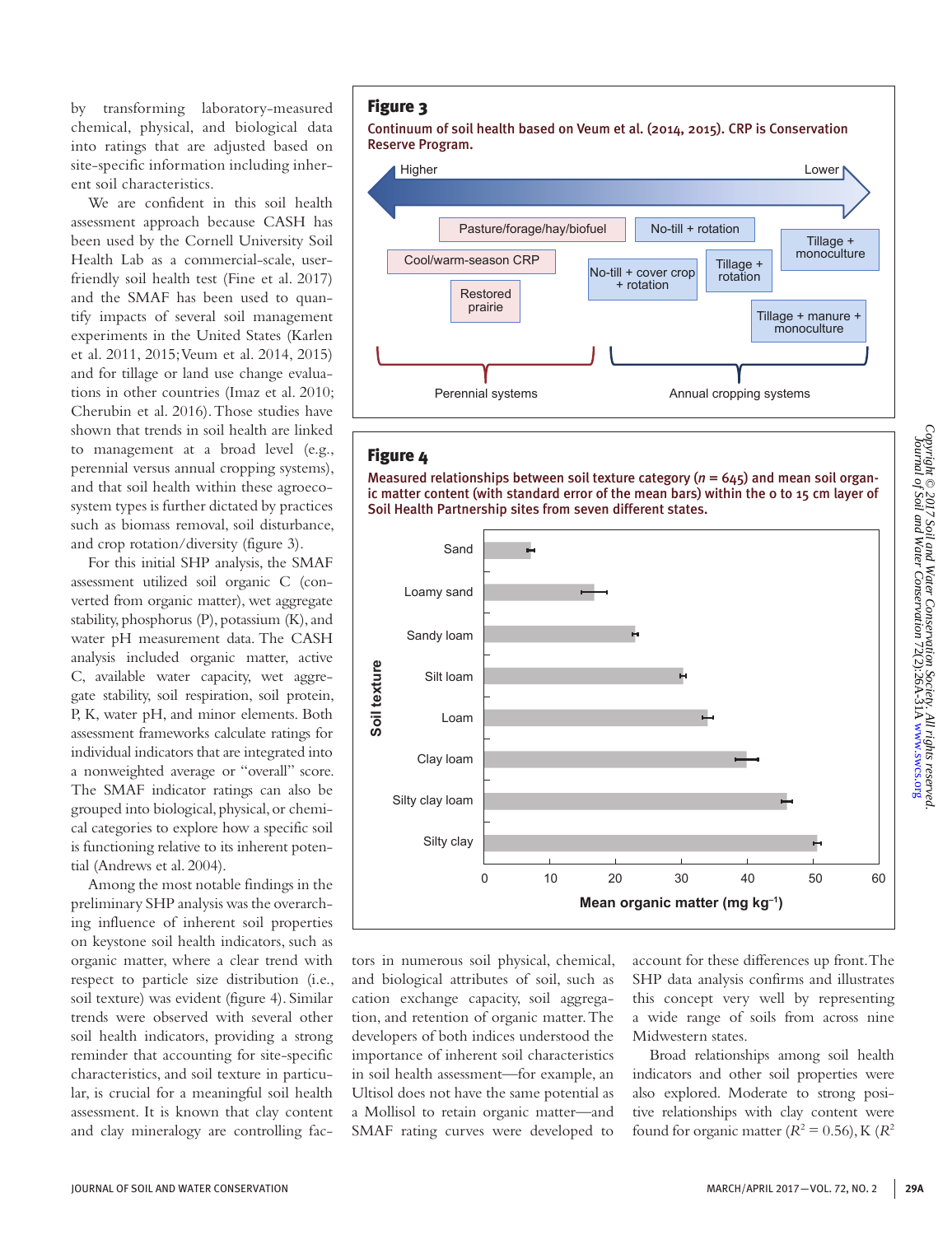$= 0.38$ ), and magnesium (Mg,  $R^2 = 0.62$ ). Available water content was positively correlated with silt content  $(R^2 = 0.46)$  and negatively correlated with sand content  $(R<sup>2</sup> = 0.56)$ . Active C was highly correlated with organic matter  $(R^2 = 0.71)$ , and wet aggregate stability was positively correlated with organic matter, K, and Mg  $(R^2 = 0.30)$ , 0.29, and 0.40, respectively). In contrast, soil respiration and soil protein measurements were only weakly correlated  $(R^2 \le 0.15$  and 0.27, respectively) with other soil properties or soil health indicators.

The preliminary SHP analysis also involved exploring relationships among soil health indicators and ratings from the SMAF and CASH assessments ( $n = 471$ and 411, respectively). Across all results, less than 2% of soils were identified as having very serious constraints (rating <50%), and 95% of soils demonstrated constraints in at least one soil health category. In general, the SMAF rated soils slightly higher than CASH. Given that CASH was modeled after the SMAF assessment, it was not surprising that ratings between the two assessments were highly correlated  $(R^2 = 0.53, n = 264)$  across all sites (figure 5), despite the fact that the assessments included different suites of indicators. A noteworthy exception to this was one SHP site that exhibited excessive levels of soil P ranging from 236 to 428 mg  $kg^{-1}$ . The SMAF is designed to reduce P ratings to account for the increased environmental risk associated with P levels in excess of crop requirements. On a broad level, soil health assessment is intended to assess soil functions that relate to multiple important ecosystem services, including environmental protection (e.g., water quality). Therefore, crop productivity, although a critical agroecosystem function, is not the sole driver for a valid soil health assessment. The ratings from this site illustrated how the SMAF effectively identifies sites at increased environmental risk.

One common concern of producers and others interested in soil health assessment is the reproducibility of soil health measurements across laboratories (e.g., service or commercial laboratories). In this analysis, we found excellent correlation in organic matter measurements between two laboratories  $(R^2 = 0.77, n = 645)$ .

## Figure 5

Scatterplot of Soil Management Assessment Framework (SMAF) ratings and Comprehensive Assessment of Soil Health (CASH) ratings for 264 soil samples collected from on-farm studies associated with the Soil Health Partnership in nine midwestern US states.



In contrast, soil respiration and nutrient measurements between labs were not well correlated mainly because two different soil respiration incubation times (24 hours and 96 hours) and two distinctly different nutrient extraction methods (modified Morgan and Mehlich 3) were used.

At the field scale, nonstatistical comparisons of soil health indicators and ratings were made at select SHP sites where metadata were available. Use of cover crops appears promising, but the number of sites with complete metadata and measured response data is too limited to make any valid statements at this time.

#### **SUMMARY AND CONCLUSIONS**

In only three years, the SHP has become a successful regional collaborative effort that brought together funding from sources that only a few years ago would have been considered to be totally incompatible. This alone is a very strong indicator of societal recognition that our soil resources are indeed being threatened and/or degraded at an unsustainable rate. Soil health concepts are being embraced by farmers, conservationists, research scientists, and policy makers around the world. Many challenges remain, but soil health can certainly be assessed at the field scale and the concept is no longer purely academic. Rather, it is currently an important strategy to ensure that the expanding global demand for food, feed, fiber, and fuel can be met while maintaining and enhancing other important functions and ecosystem services provided by the soil.

#### **REFERENCES**

- Andrews, S.S., D.L. Karlen, and C.A. Cambardella. 2004. The soil management assessment framework: A quantitative evaluation using case studies. Soil Science Society of America Journal 68:1945-1962.
- Cherubin, M.R., D.L. Karlen, A.L.C. Franco, C.E.P. Cerri, C.A. Tormena, and C.C. Cerri. 2016. A Soil Management Assessment Framework (SMAF) evaluation of Brazilian sugarcane expansion on soil quality. Soil Science Society of America Journal 80:215–226.
- Conklin, N., and W. Buckner. 2015. Soil Renaissance Strategic Plan. Ardmore, OK: Farm Foundation NFP and Noble Foundation. www.soilrenaissance.org.